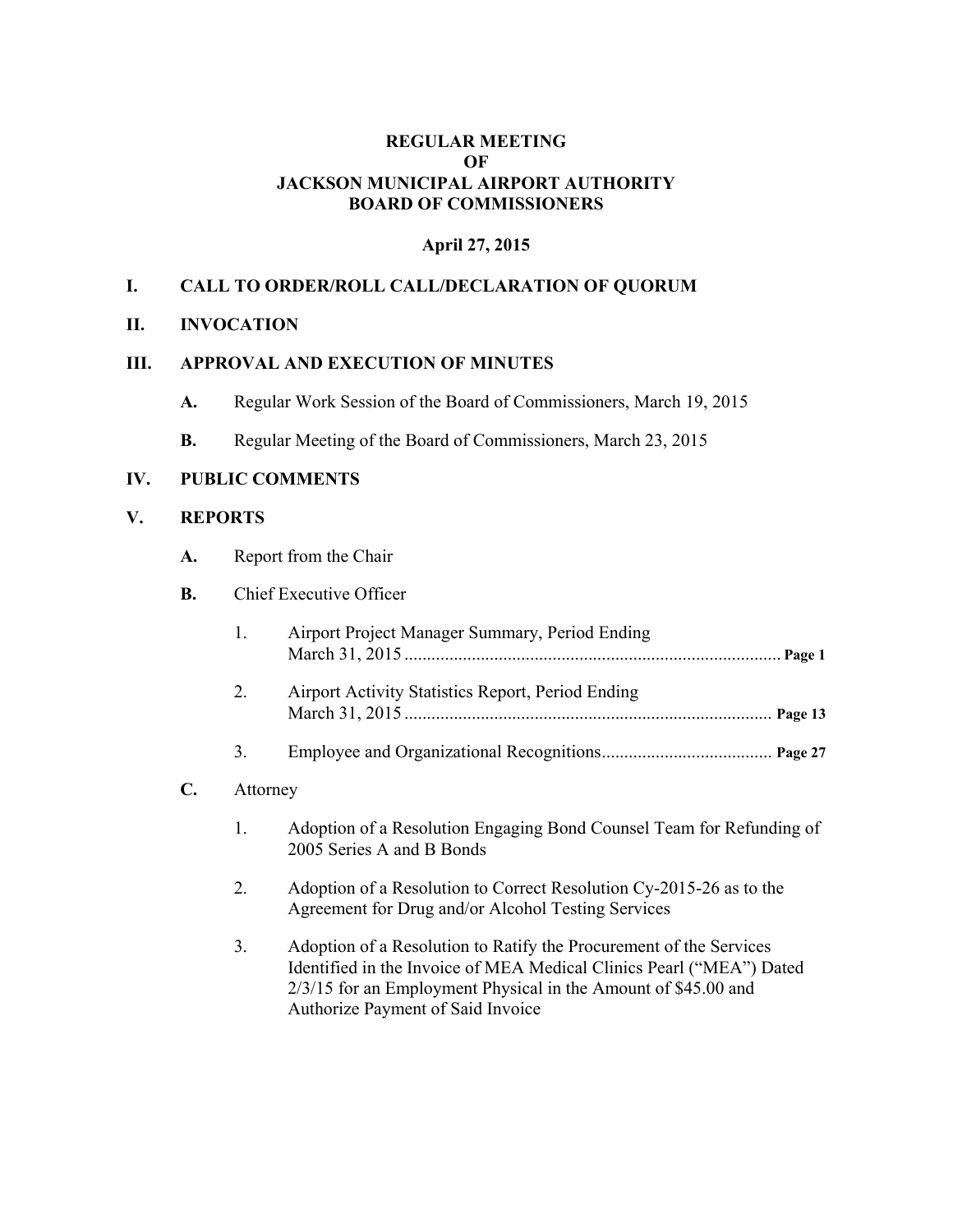# **VI. ACTION ITEMS**

### **A. Financial Matters**

| 1. |              | Financial Reports for March 2015: |
|----|--------------|-----------------------------------|
|    | (a)          |                                   |
|    | (b)          |                                   |
|    | (c)          |                                   |
|    | (d)          |                                   |
| 2. | Early Issues |                                   |
|    |              |                                   |

# **B. Service Agreements**

2.

| 1. | JMAA Contract No. 14-051, Financial Consulting, JMAA: Authorize<br>Modification to Agreement (Public Financial Management, Inc.)  Page 41 |
|----|-------------------------------------------------------------------------------------------------------------------------------------------|
| 2. | Financial Consulting, JMAA: Authorize Solicitation of Proposals  Page 43                                                                  |
| 3. | Bond Underwriting Services in Support of Refinancing, JMAA: Authorize                                                                     |
| 4. | Request for Proposals for Bank Loans, JMAA: Authorize Solicitation of                                                                     |
| 5. | JMAA Project No. 002-15, Public Parking Access and Revenue Control<br>System Replacement, JAN: Authorize Agreement (RPS/AJA of Jackson    |
| 6. | Executive Recruitment for Chief Financial Officer, JMAA: Authorize<br>Agreement (Eric L. Mercado/dba/Aviation Career Services) Page 55    |
| 7. | JMAA Contract No. 14-041, Maintenance Agreement for Fingerprint<br>System, JMAA: Authorize Renewal of Agreement (Cross Match              |